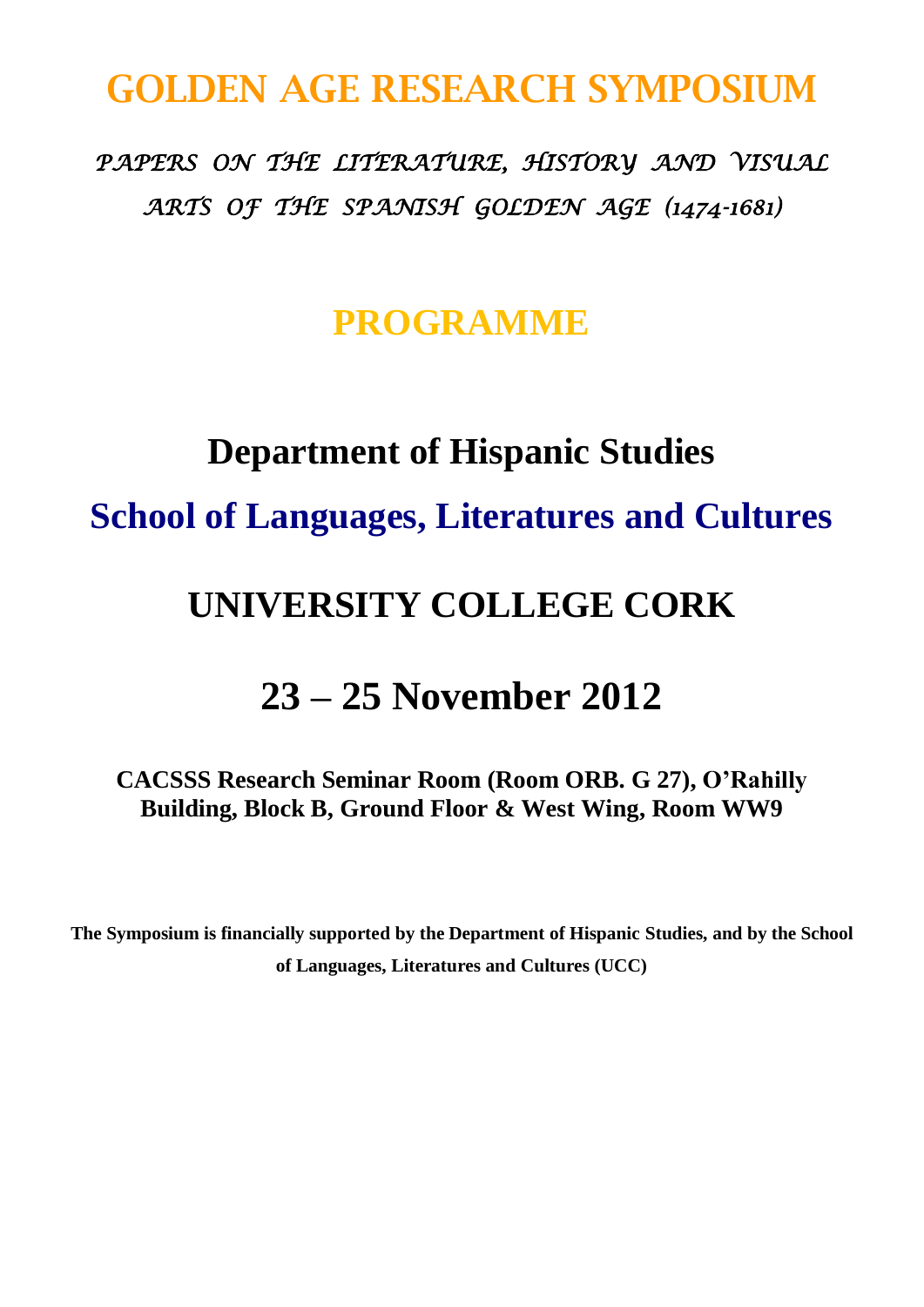## **Friday, 23 November**

| $12.00 - 14.00$  | <b>REGISTRATION (First-Floor Social</b><br>Area, O'Rahilly Building, Block B)                                                                            |
|------------------|----------------------------------------------------------------------------------------------------------------------------------------------------------|
| <b>Session I</b> | <i>Venue:</i> ORB G.27 (Ground Floor of<br>the ORB)                                                                                                      |
| 14.00-14.30      | <b>Sander Berg</b> (London): 'The Devil's Last<br>Laugh in Zayas's El jardín engañoso.'                                                                  |
| 14.30-15.00      | <b>Alice Brooke</b> (Oxford): 'The Other Old<br>World and the New: Challenging<br>Epistemological Mentalities in Sor Juana's<br>auto, El cetro de José.' |
| 15.00-15.30      | Grace Magnier (Dublin): 'Santiago,<br>Baronius and Spain's National Identity.'                                                                           |
| 15.30-16.00      | <b>Imogen Sutton</b> (Cambridge): "Que es una<br>oculta cruz el buen govierno": Epic, Power<br>and Peace in Diego de Hojeda's La<br>Christiada.'         |

*Afternoon Tea*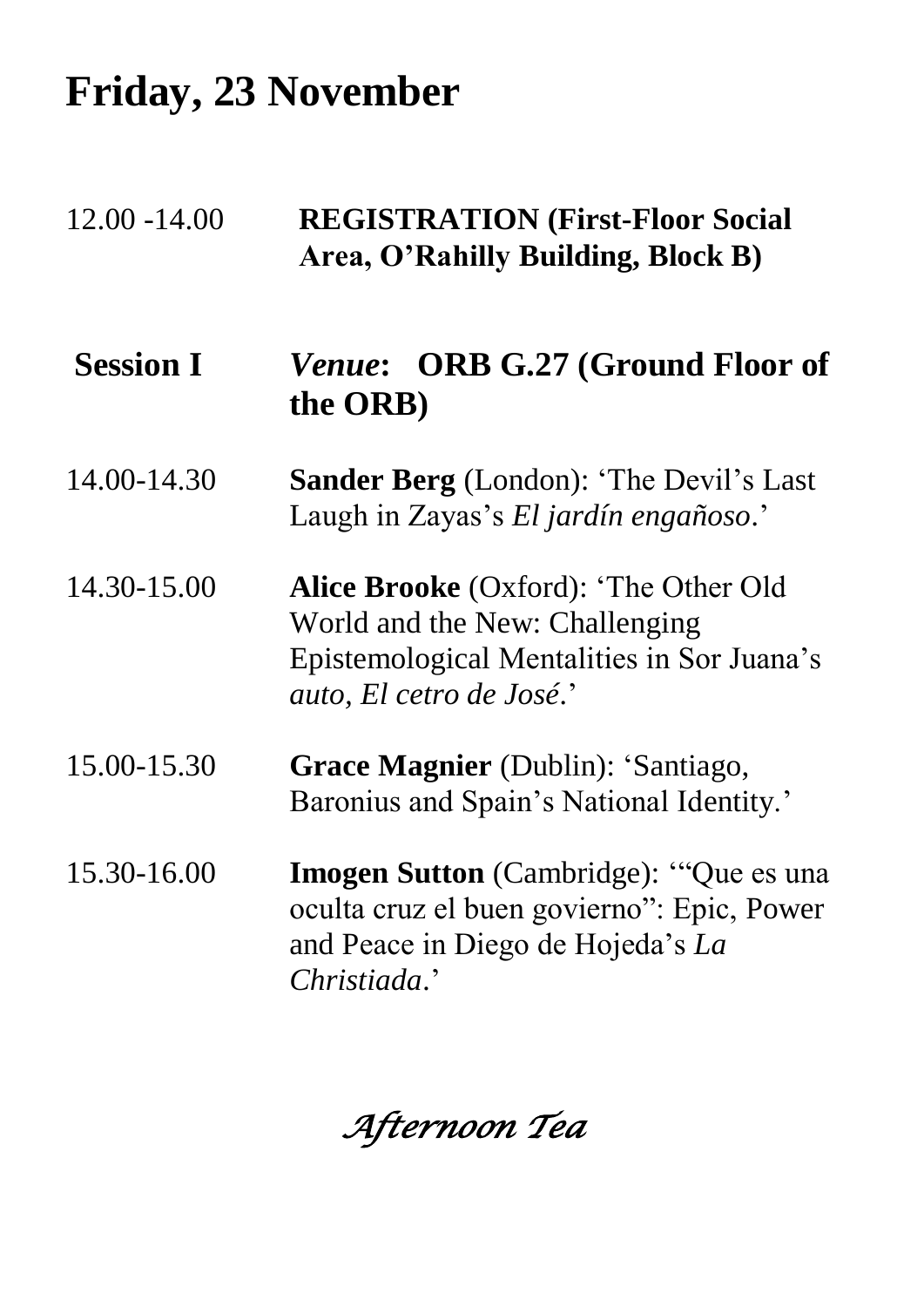| <b>Session II</b> | Venue: ORB G.27                                                                                                                                                        |
|-------------------|------------------------------------------------------------------------------------------------------------------------------------------------------------------------|
| 16.30-17.00       | <b>Barbara Gaspar</b> (London): 'L'Incendio<br>Hispanico: Philip III, the Immaculate<br>Conception and "the Heresy of the Kingdom<br>of England".                      |
| 17.00-17.30       | <b>Paul Joseph Lennon</b> (Cambridge):<br>'Dialectical Love in Francisco de Aldana's<br>"Pues cabe tanto en vos del bien del cielo"."                                  |
| 17.30-18.00       | Laura Muñoz Pérez (Manchester): "Si<br>cumplo con la lengua castellana": Lope de<br>Vega and Catalina Clara Transgress the<br>Boundaries of the Petrarchan Tradition.' |
| 18.00-18.30       | Stephen Boyd (Cork): 'Velázquez's Two-<br>Faced Bacchus.'                                                                                                              |

# *Departmental Reception*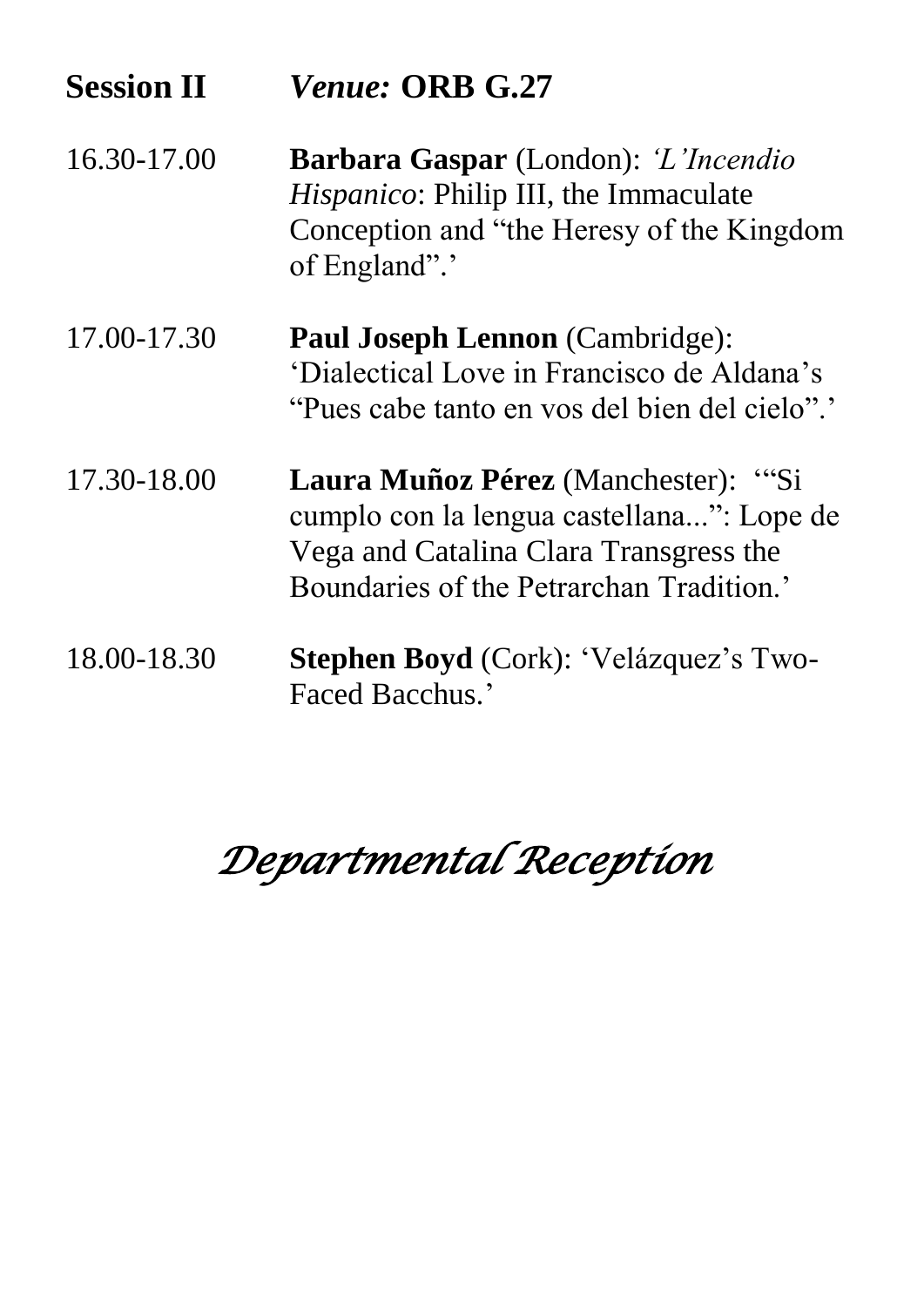## **Saturday, 24 November**

| <b>Session III</b> | <i>Venue: ORB G.27</i>                                                                                                                                   |
|--------------------|----------------------------------------------------------------------------------------------------------------------------------------------------------|
| 09.00-09.30        | <b>Bob Oakley</b> (Birmingham): ' <i>Don Quijote</i> –<br>Picaresque Novel?'                                                                             |
| 09.30-10.00        | <b>Brian Brewer</b> (Dublin): 'The Sterility of<br>Abundance: Marcela and Grisóstomo in the<br>Golden Age.'                                              |
| 10.00-10.30        | Aaron Kahn (Sussex): '¡No pasarán!<br>Cervantes's Numancia and the Fight against<br>Imperialism in <i>Crónicas romanas</i> (1968) by<br>Alfonso Sastre.' |
| 10.30-11.00        | <b>Melanie Henry</b> (Belfast): 'Playing Lope in<br>Cervantes's Los baños de Argel.'                                                                     |

*Morning Coffee* 

**Session IV** *Venue***: ORB G.27**

11.30-12.00 **Isabel Torres** (Belfast): "Looking to Excess: Eris and Envy in Góngora's Shorter Love Poems.'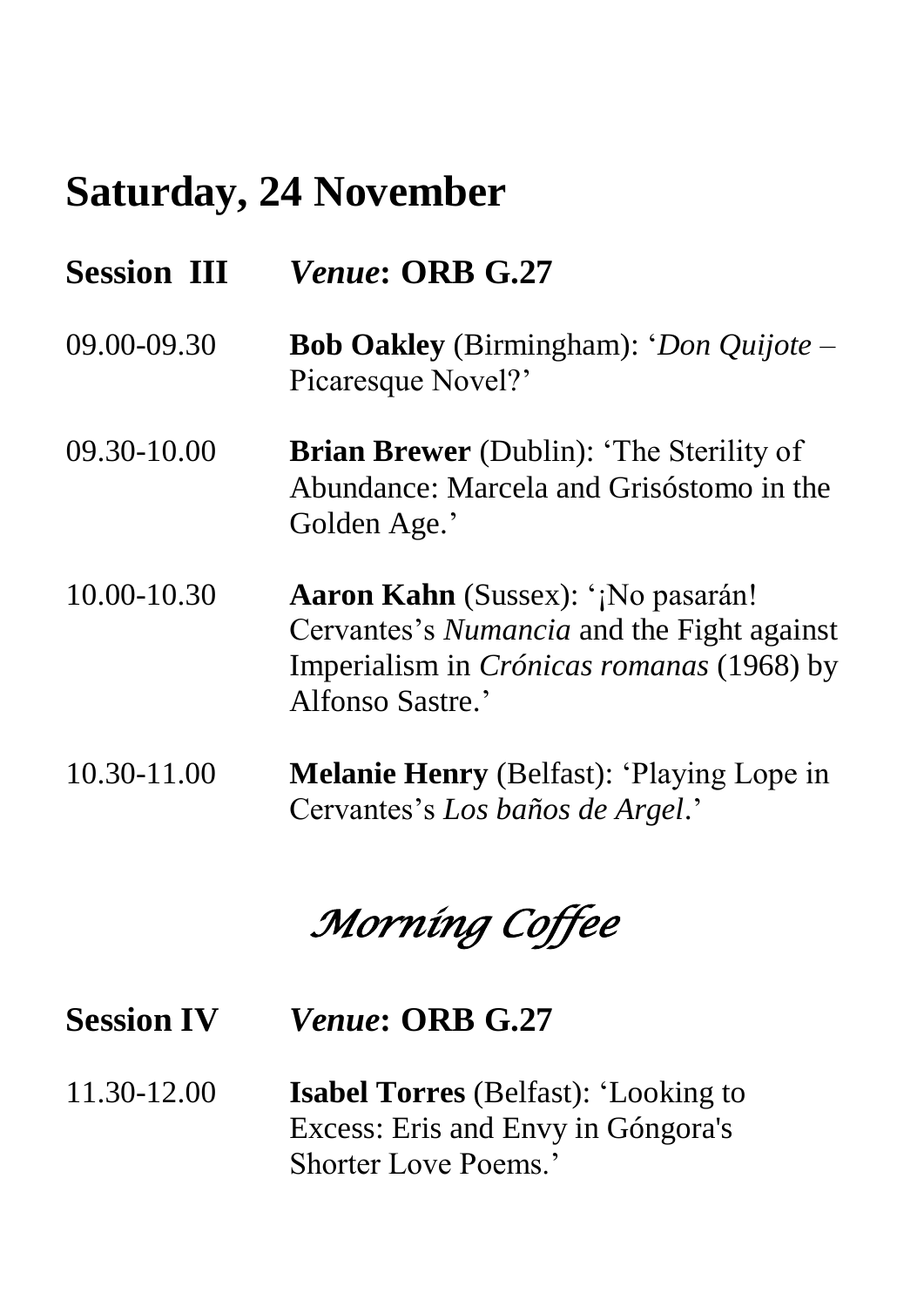| 12.00-12.30 | <b>Karine Durin</b> (Nantes): 'Quevedo y Fray |
|-------------|-----------------------------------------------|
|             | Luis de León: influencia literaria y          |
|             | filosófica.'                                  |

12.30-13.00 **Oliver Noble-Wood** (Oxford): "¿Desgracias anulares?: *Ringkomposition* in Quevedo"s *El Buscón*."

*Buffet Lunch* 

**Session V** *Venue***: ORB G.27** 14.00-14.30 **Anne Holloway** (Glasgow): "Fiercely Human? María Rosal and the Female Response to Góngora.' 14.30-15.00 **Barry Taylor** (British Library): "Two *Polifemos*: Góngora and Baía." 15.00-15.30 **Lindsay Kerr** (Belfast): "Luis de Góngora"s Late Parody, *La fábula de Píramo y Tisbe*." 15.30-16.00 **Daniel Waissbein** (Lucca): "Corrupta la letra: Góngora, *First Solitude* and the Panama Canal."

*Afternoon Tea followed by change of venue*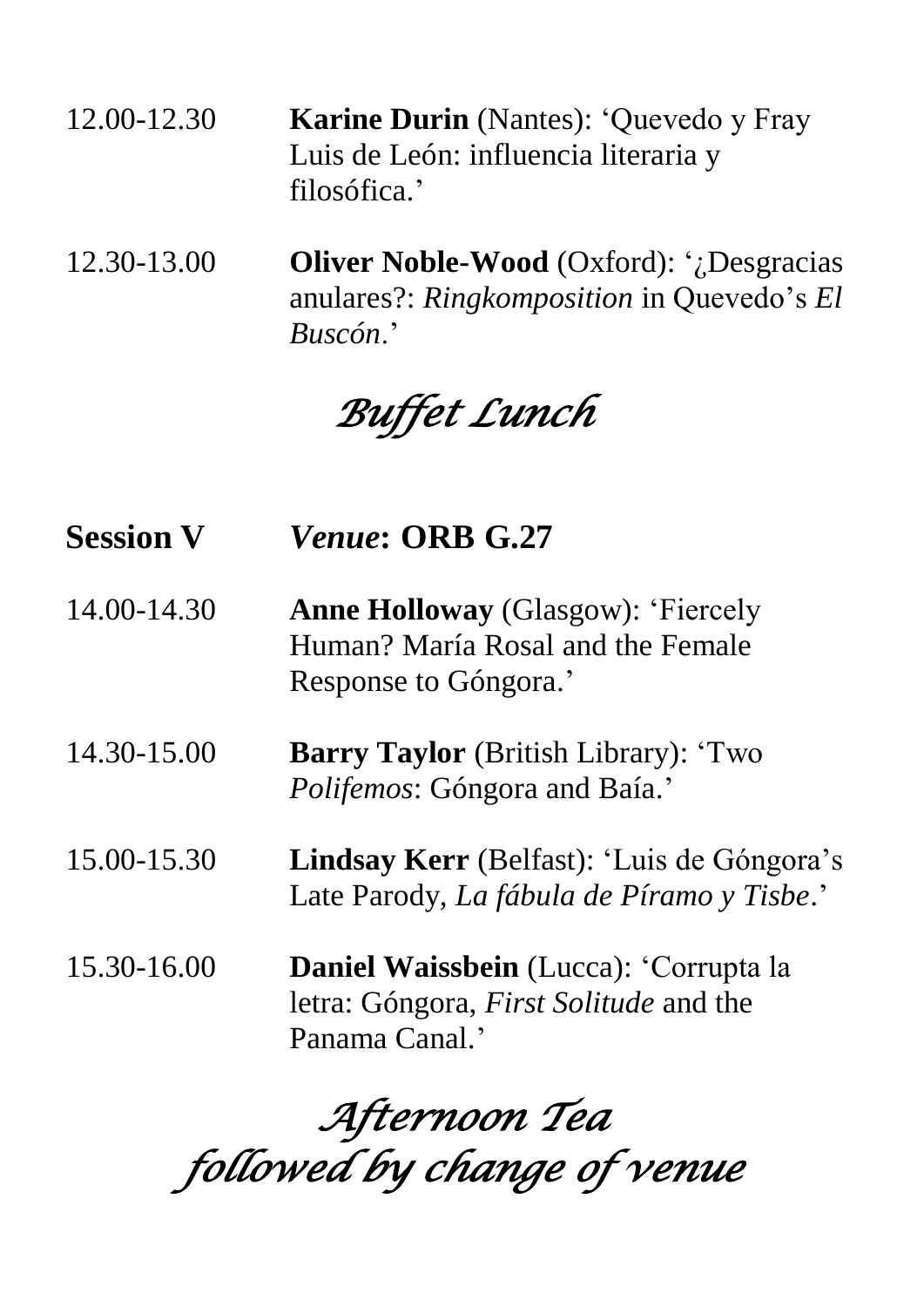| <b>Session VI</b> | <i>Venue</i> : West Wing WW9 (on the main<br><b>Quadrangle</b> )                                                                                                                                                            |
|-------------------|-----------------------------------------------------------------------------------------------------------------------------------------------------------------------------------------------------------------------------|
| 16.45-17.15       | <b>Simon Kroll</b> (Vienna): ' <i>El secreto a voces</i><br>de Calderón de la Barca. Apuntes para una<br>edición crítica.'                                                                                                  |
| 17.15-17.45       | <b>Elizabeth Drayson</b> (Cambridge): 'The<br>Puzzling Case of Cervantes and the Lead<br>Books of Granada.'                                                                                                                 |
| 17.45-18.15       | <b>Jonathan Bradbury</b> (Oxford): 'Sitting on<br>the Promontory or the Pier: Views of Spanish<br>Naples in Cristóbal Suárez de Figueroa's<br><i>Pusílipo</i> (1629) and Giulio Cesare<br>Capaccio's Il Forastiero (1634).' |

### *BREAK*

#### **Plenary Lecture** *Venue***: West Wing WW9**

18.30-19.15 **Ron Truman** (Oxford): 'Ideology and the Book in *Siglo de Oro* Spain: Purposes and Problems<sup>'</sup>

20.30 *Conference Dinner (Jacobs on the Mall: 30South Mall, Cork)*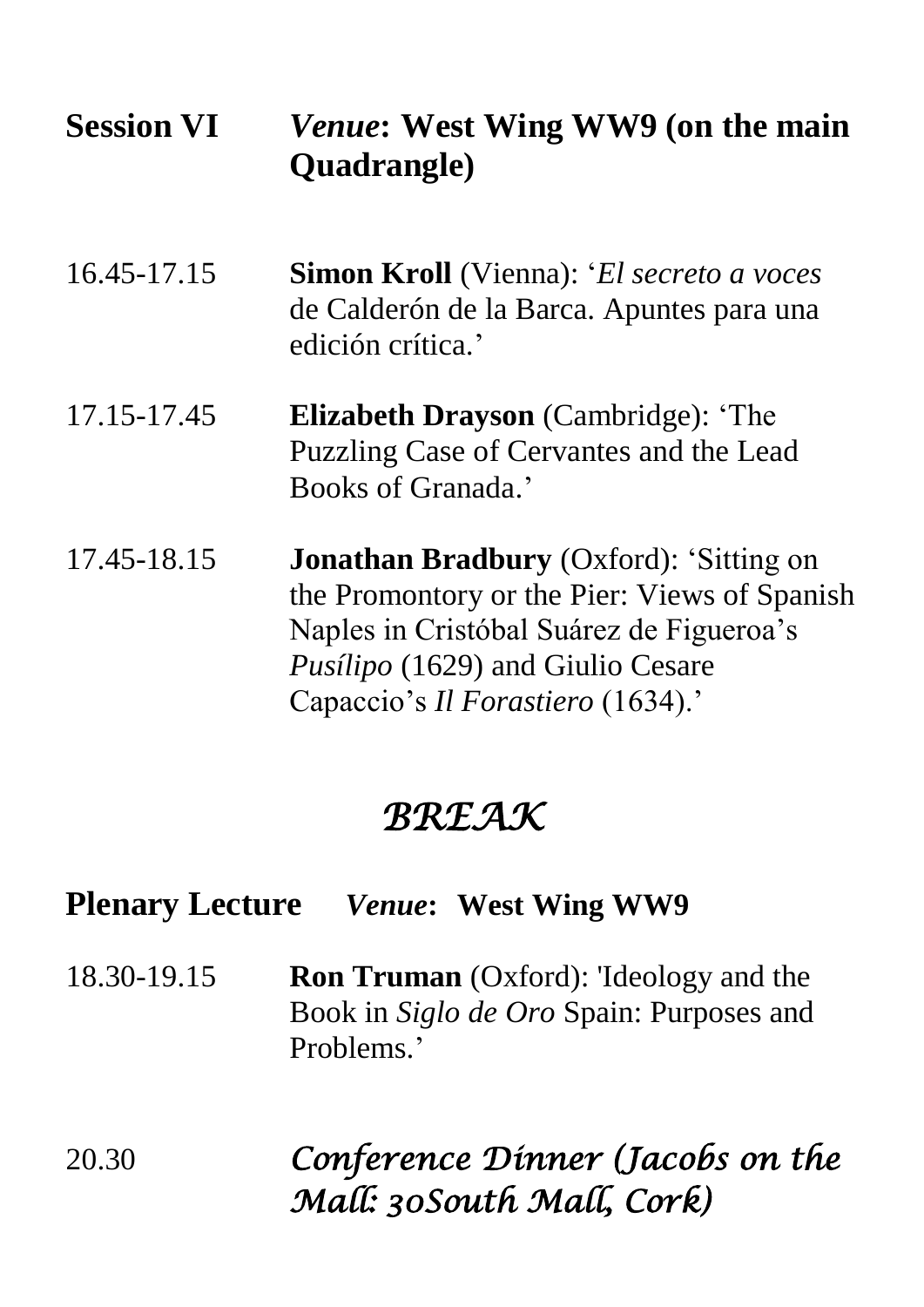## **Sunday, 25 November**

**Session VII** *Venue***: ORB G.27** 09.00-09.30 **Jeremy Robbins** (Edinburgh): "Bending the Knee to Baal? Ignatius, Gracián and the Art of Jesuit Prudence." 9.30-10.00 **Trevor Dadson** (London): ""Poesía que vive en variantes": Another look at Antonio Rodríguez-Moñino via the Count of Salinas." 10.00-10.30 **Jonathan Thacker** (Oxford): ""Para tiempos de veras / se ejercitan en las burlas": Rehearsals on the Golden Age Stage.' 10.30-11.00 **Don Cruickshank** (Dublin): "Don Juan de Vera Tassis and *Las cadenas del demonio.*"

*Conference close with morning coffee: Café FRESCO (Ground Floor of the Glucksman Gallery, UCC)*